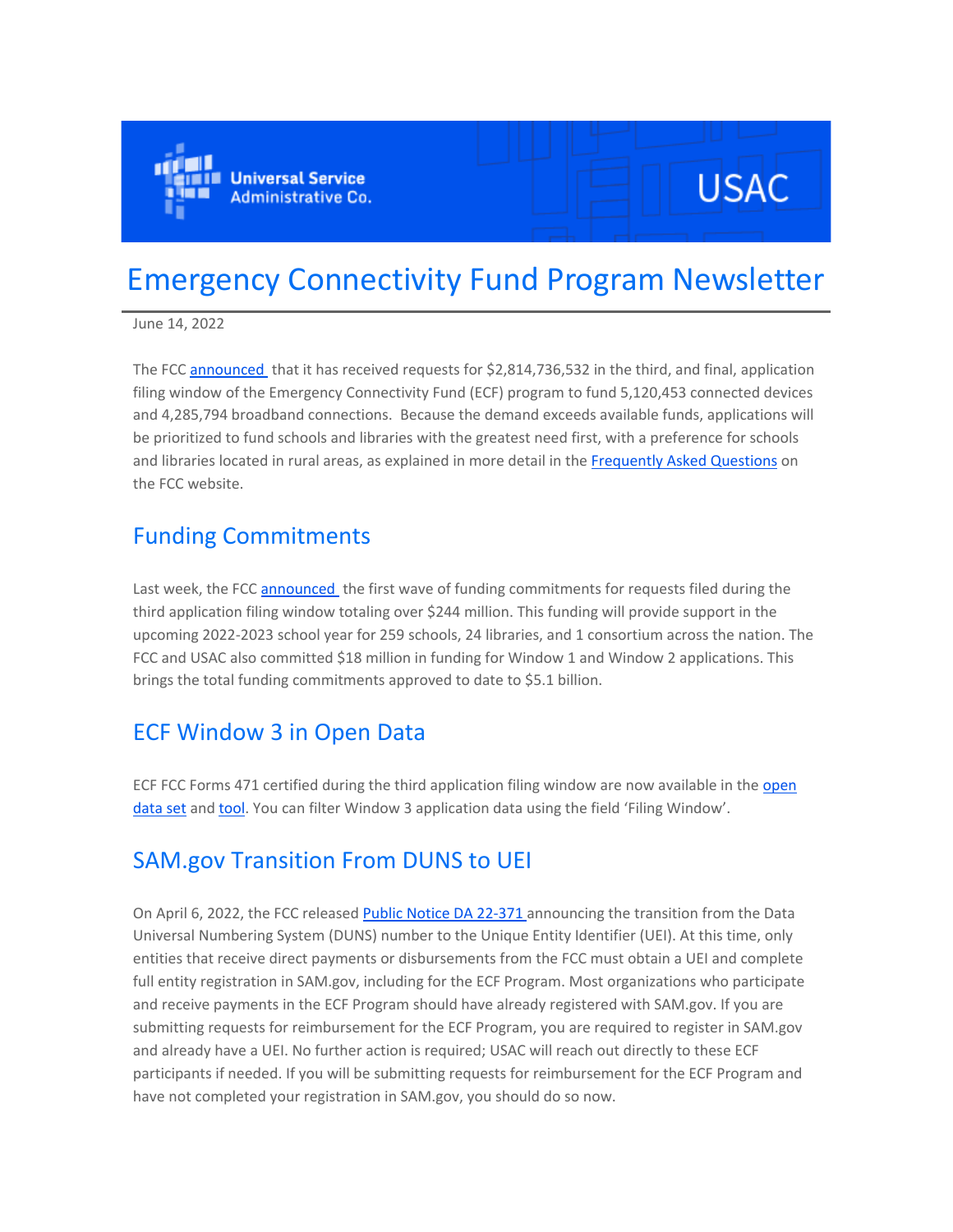If you need help obtaining a UEI or have additional questions, please visit the [Contact USAC](https://eur01.safelinks.protection.outlook.com/?url=https%3A%2F%2Fclick.outreach.usac.org%2F%3Fqs%3Daa4ea2efc74fd877333eb0eaaef48e70c466dd4df13ff6af6b938968cf4fe8f9cbf29e13494aa913ed072f6d33f63863ddb5ae7c852ca8ff&data=05%7C01%7CIngrid.Miranda-Paratore%40ey.com%7Cbee8e53ab83842aff24808da4e43f7f5%7C5b973f9977df4bebb27daa0c70b8482c%7C0%7C0%7C637908351100425883%7CUnknown%7CTWFpbGZsb3d8eyJWIjoiMC4wLjAwMDAiLCJQIjoiV2luMzIiLCJBTiI6Ik1haWwiLCJXVCI6Mn0%3D%7C3000%7C%7C%7C&sdata=4vysYdeNS5uCTU06%2FlzayyRwGLTVa%2BaPGNryw5180UE%3D&reserved=0) page to contact USAC's Customer Service Center (CSC) for the ECF Program.

# Frequently Asked Questions

**Our school's summer break is coming up. Will there be a "Summer Deferral" Period for PIA inquiries in the ECF Program like there is in the E-Rate program?**

No. In the E-Rate program, USAC provides applicants additional time to respond to requests for information about their FCC Form 471 or other program forms during the summer and winter holiday seasons when schools are not in session. USAC will place forms and requests in a deferred status for E-Rate applicants that do not respond during these times. However, given the emergency purpose of the Emergency Connectivity Fund, there are no seasonal deferral periods in the ECF Program. Applicants should continue checking the ECF Portal for requests for information and respond by the deadline provided. Failure to respond to requests for information may lead to the denial of an application. Updates to holiday and summer contact information can be requested in the ECF Portal at any time by using the "Contact Reviewer" button under the Communications or Related Actions tab.

#### ECF Requests for Reimbursement Reminders of the Week

**Check out our [Request for Reimbursement ECF FCC Form 472 \(BEAR\) Checklist](https://eur01.safelinks.protection.outlook.com/?url=https%3A%2F%2Fclick.outreach.usac.org%2F%3Fqs%3Daa4ea2efc74fd8779bb81fa1be3740348028ef73da4402e1979d9d4632adf05100860f8cbdad2ee1f6f8fbf45d35d5b337fe048c1cca06e6&data=05%7C01%7CIngrid.Miranda-Paratore%40ey.com%7Cbee8e53ab83842aff24808da4e43f7f5%7C5b973f9977df4bebb27daa0c70b8482c%7C0%7C0%7C637908351100425883%7CUnknown%7CTWFpbGZsb3d8eyJWIjoiMC4wLjAwMDAiLCJQIjoiV2luMzIiLCJBTiI6Ik1haWwiLCJXVCI6Mn0%3D%7C3000%7C%7C%7C&sdata=5lHfN4oEmYhVqVNLmWd6VtpzdmgHTxzhoeNiPYTTLmI%3D&reserved=0) and [Request for](https://eur01.safelinks.protection.outlook.com/?url=https%3A%2F%2Fclick.outreach.usac.org%2F%3Fqs%3Daa4ea2efc74fd8774d0f82de69a5dbce8f870eb223f6b9196593e097d61ef5e3b0258c456d3cc8acdfc2e25b7c57a8e69b1ab8ccc0e7da55&data=05%7C01%7CIngrid.Miranda-Paratore%40ey.com%7Cbee8e53ab83842aff24808da4e43f7f5%7C5b973f9977df4bebb27daa0c70b8482c%7C0%7C0%7C637908351100425883%7CUnknown%7CTWFpbGZsb3d8eyJWIjoiMC4wLjAwMDAiLCJQIjoiV2luMzIiLCJBTiI6Ik1haWwiLCJXVCI6Mn0%3D%7C3000%7C%7C%7C&sdata=DUk1r0sDfIJO5Vf%2B0Hlvtup15uZ7qRHmnlp5e%2Ftcuc8%3D&reserved=0)  [Reimbursement ECF FCC Form 474 \(SPI\) Checklist](https://eur01.safelinks.protection.outlook.com/?url=https%3A%2F%2Fclick.outreach.usac.org%2F%3Fqs%3Daa4ea2efc74fd8774d0f82de69a5dbce8f870eb223f6b9196593e097d61ef5e3b0258c456d3cc8acdfc2e25b7c57a8e69b1ab8ccc0e7da55&data=05%7C01%7CIngrid.Miranda-Paratore%40ey.com%7Cbee8e53ab83842aff24808da4e43f7f5%7C5b973f9977df4bebb27daa0c70b8482c%7C0%7C0%7C637908351100425883%7CUnknown%7CTWFpbGZsb3d8eyJWIjoiMC4wLjAwMDAiLCJQIjoiV2luMzIiLCJBTiI6Ik1haWwiLCJXVCI6Mn0%3D%7C3000%7C%7C%7C&sdata=DUk1r0sDfIJO5Vf%2B0Hlvtup15uZ7qRHmnlp5e%2Ftcuc8%3D&reserved=0) for step by step guidance on what to do after you receive a Funding Commitment Decision Letter.**

Check SAM.gov Registration – We remind applicants and service providers, who agree to invoice on behalf of the applicant, to ensure your SAM.gov information and registration is updated and active. If you will be submitting ECF requests for reimbursement (i.e., ECF FCC Form 472 or ECF FCC Form 474) and have not completed or updated your SAM.gov registration, please do so now. Visit the [SAM.gov](https://eur01.safelinks.protection.outlook.com/?url=https%3A%2F%2Fclick.outreach.usac.org%2F%3Fqs%3Daa4ea2efc74fd877e2f8e48fc5e19bb2de7c6bb1d8872e6a56d6b231426aed46a33d732d0486514f398b805306a46f4d87e7a31a40cf1d46&data=05%7C01%7CIngrid.Miranda-Paratore%40ey.com%7Cbee8e53ab83842aff24808da4e43f7f5%7C5b973f9977df4bebb27daa0c70b8482c%7C0%7C0%7C637908351100425883%7CUnknown%7CTWFpbGZsb3d8eyJWIjoiMC4wLjAwMDAiLCJQIjoiV2luMzIiLCJBTiI6Ik1haWwiLCJXVCI6Mn0%3D%7C3000%7C%7C%7C&sdata=igUSUMfvCdhUos4%2FqIlg67UhAIxlWZIMdyVCQBLZqs8%3D&reserved=0)  [website](https://eur01.safelinks.protection.outlook.com/?url=https%3A%2F%2Fclick.outreach.usac.org%2F%3Fqs%3Daa4ea2efc74fd877e2f8e48fc5e19bb2de7c6bb1d8872e6a56d6b231426aed46a33d732d0486514f398b805306a46f4d87e7a31a40cf1d46&data=05%7C01%7CIngrid.Miranda-Paratore%40ey.com%7Cbee8e53ab83842aff24808da4e43f7f5%7C5b973f9977df4bebb27daa0c70b8482c%7C0%7C0%7C637908351100425883%7CUnknown%7CTWFpbGZsb3d8eyJWIjoiMC4wLjAwMDAiLCJQIjoiV2luMzIiLCJBTiI6Ik1haWwiLCJXVCI6Mn0%3D%7C3000%7C%7C%7C&sdata=igUSUMfvCdhUos4%2FqIlg67UhAIxlWZIMdyVCQBLZqs8%3D&reserved=0) to complete or renew your SAM.gov registration. SAM.gov registrations must be renewed on annual basis. If not renewed, the account will be deactivated.

Following these reminders and tips will help streamline the review and processing of your ECF request(s) for reimbursement and can help you receive the funds more quickly. Requests for reimbursement will be reviewed and processed on a rolling basis.

For more reminders and tips regarding requests for reimbursement, please visit the Reminders and [Tips](https://eur01.safelinks.protection.outlook.com/?url=https%3A%2F%2Fclick.outreach.usac.org%2F%3Fqs%3Daa4ea2efc74fd8772d5e7886804d6c6f5acf60d5eb98108cf6bf72c43959d08e0b91b4ae74551f51dce43dd6de4287fcd71e7b51f7a6a14b&data=05%7C01%7CIngrid.Miranda-Paratore%40ey.com%7Cbee8e53ab83842aff24808da4e43f7f5%7C5b973f9977df4bebb27daa0c70b8482c%7C0%7C0%7C637908351100425883%7CUnknown%7CTWFpbGZsb3d8eyJWIjoiMC4wLjAwMDAiLCJQIjoiV2luMzIiLCJBTiI6Ik1haWwiLCJXVCI6Mn0%3D%7C3000%7C%7C%7C&sdata=aYkv6VAvp1UqGGX93hi%2FUoXZ2wk0gkUQyEMrGU1dZJI%3D&reserved=0) page on the ECF Program website.

## For More Information